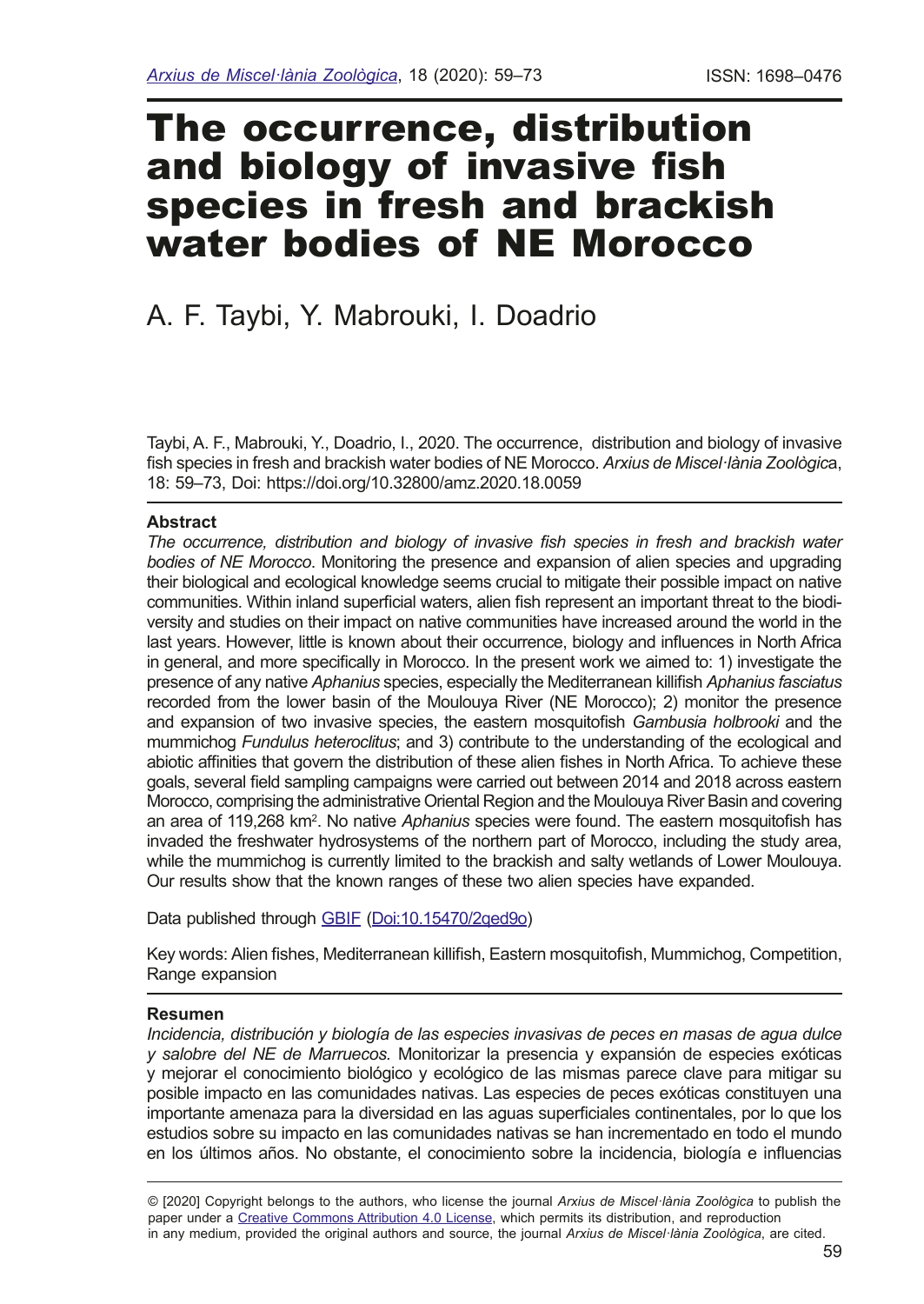#### *[Arxius de Miscel·lània Zoològica](http://amz.museucienciesjournals.cat)*, 18 (2020): 59–73 Taybi et al.

de este fenómeno en el norte de África en general, y más específcamente en Marruecos, es escaso. En este trabajo nos propusimos: 1) investigar la presencia de alguna especie nativa de *Aphanius*, especialmente del fartet mediterráneo *Aphanius fasciatus* anteriormente registrado en la cuenca inferior del río Moulouya (NE de Marruecos); 2) monitorizar la presencia y expansión de dos especies invasoras, el pez mosquito *Gambusia holbrooki* y *Fundulus heteroclitus;*  y 3) ayudar a comprender las afnidades ecológicas y abióticas que rigen la distribución de estos peces exóticos en el norte de África. Para alcanzar estos objetivos realizamos varias campañas de muestreo sobre el terreno en el este de Marruecos entre 2014 y 2018, incluidas la Región Oriental y la cuenca del río Moulouya, cubriendo una extensión de 119.268 km². No encontramos especies nativas de *Aphanius*. El pez mosquito oriental ha invadido los sistemas hídricos de agua dulce de la parte norte de Marruecos, incluida el área estudiada, mientras que *Fundulus heteroclitus* está limitado en la actualidad a las aguas salobres y saladas de los humedales del curso bajo del Moulouya. Como resultado de este estudio, las áreas de distribución conocidas de ambas especies exóticas se han ampliado.

Datos publicados en [GBIF](https://colecciones.gbif.es/public/show/co141?lang=ca) [\(Doi:10.15470/2qed9o](https://www.gbif.org/dataset/55347db9-46a3-449d-8e55-ba6ed02e4820#citation))

Palabras clave: Peces exóticos, Fartet mediterráneo, Pez mosquito oriental, *Fundulus heteroclitus*, Competencia, Expansión potencial

#### **Resum**

*Incidència, distribució i biologia de les espècies invasives de peixos en masses d'aigua dolça i salabrosa del NE del Marroc.* Monitorar la presència i l'expansió d'espècies exòtiques i millorar–ne el coneixement biològic i ecològic sembla clau per mitigar l'impacte que poden exercir en les comunitats natives. Les espècies de peixos exòtiques constitueixen una amenaça important per a la diversitat a les aigües superficials continentals, per la qual cosa els estudis sobre el seu impacte en les comunitats natives s'han incrementat arreu del món els darrers anys. Tanmateix, el coneixement sobre la incidència, la biologia i les infuències d'aquest fenomen al nord d'Àfrica en general, i més específcament al Marroc, és escàs. En aquest treball ens vam proposar: 1) investigar la presència d'alguna espècie nativa d'*Aphanius*, especialment del fartet mediterrani *Aphanius fasciatus* registrat anteriorment a la conca inferior del riu Moulouya (NE del Marroc); 2) monitorar la presència i l'expansió de dues espècies invasores, el peix mosquit *Gambusia holbrooki* i *Fundulus heteroclitus;* i 3) ajudar a entendre les afnitats ecològiques i abiòtiques que regeixen la distribució d'aquests peixos exòtics al nord d'Àfrica. Per assolir aquests objectius vam portar a terme diverses campanyes de mostreig sobre el terreny a l'est del Marroc entre 2014 i 2018, incloent–hi la Regió Oriental i la conca del riu Moulouya, cobrint una extensió de 119.268 km2 . No hi vam trobar espècies natives d'*Aphanius*. El peix mosquit oriental ha envaït els sistemes hídrics d'aigua dolça de la part nord del Marroc, incloent–hi l'àrea estudiada, mentre que *Fundulus heteroclitus* està limitat actualment a les aigües salabroses i salades dels aiguamolls del curs baix del Moulouya. Com a resultat d'aquest estudi, les àrees de distribució conegudes de les dues espècies exòtiques s'han ampliat.

Dades publicades a [GBIF](https://colecciones.gbif.es/public/show/co141?lang=ca) [\(Doi:10.15470/2qed9o](https://www.gbif.org/dataset/55347db9-46a3-449d-8e55-ba6ed02e4820#citation))

Paraules clau: Peixos exòtics, Fartet mediterrani, Peix mosquit oriental, *Fundulus heteroclitus*, Competència, Expansió potencial

*Received: 09/01/2020; Conditional acceptance: 27/03/2020; Final acceptance: 28/04/2020*

*Abdelkhaleq Fouzi Taybi, Youness Mabrouki, Sidi Mohamed Ben Abdellah University, Faculty of Sciences Dhar El Mehraz, Biotechnology, Conservation and Valorisation of Natural Resources Laboratory, Fez, Morocco.*– *Ignacio Doadrio, Museo Nacional de Ciencias Naturales–CSIC, Spanish National Research Council, Madrid, Spain.* 

Corresponding author: Y. Mabrouki. E-mail: younes\_mab@hotmail.fr / [y.mabrouki@ump.ac.ma](mailto:y.mabrouki@ump.ac.ma)

ORCID ID: A. F. Taybi: 0000-0001-9652-5407; Y. Mabrouki: 0000-0002-7336-8717; I. Doadrio: 0000-0003-4863-9711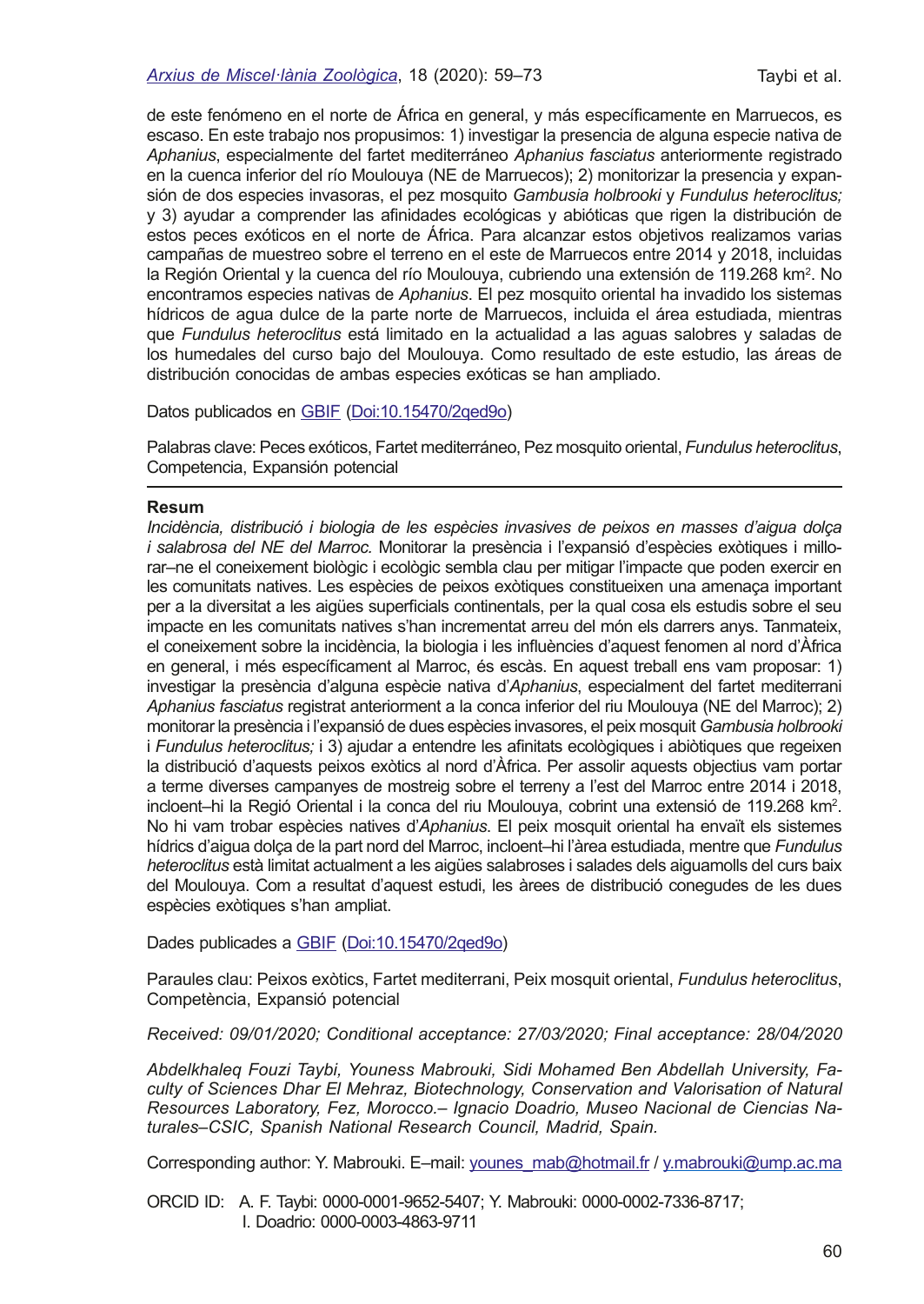# Introduction

Biological invasions are one of the most important human impacts on a wide range of ecosystems and a major cause of global change (Ricciardi, 2006). The introduction and invasion of alien species are one of the main threats to biodiversity and ecosystem functioning worldwide, and represent the cause of huge ecological and economic costs around the world (Fausch and García–Berthou, 2013). Many invasive species have been implicated in species extinction, habitat degradation and ecosystem alteration (Cox, 1999; Pimentel et al., 2005; Coccia, 2015). Freshwater invasions have been less studied than terrestrial invasions, and the ecological and evolutionary consequences of most invasions remain unknown (Ricciardi and MacIsaac, 2011). Freshwaters are the most invaded and threatened ecosystem worldwide, with proportionally more invaders than terrestrial systems (Vitousek et al., 1997; Strayer, 2010).

Many members of the genus *Aphanius* are "victims" of biological invasion, such as the Mediterranean killifsh, *A. fasciatus* (Valenciennes, 1821), a cyprinodotid fsh whose native range includes coastal brackish–waters mainly in the coastal zone of the central and eastern Mediterranean (Bianco, 1995). Nevertheless, it can also be found in various inland water bodies, such as lakes, inland streams and even in some North African oases (Hrbek and Meyer, 2003; Güçlü et al., 2013). *Aphanius fasciatus* is also present in various Mediterranean islands, such as Sardinia, Corsica and Cyprus (Bianco et al., 1996; Kottelat and Freyhof, 2007; Englezou et al., 2018). The Mediterranean killifsh was reported in Morocco for the frst time at the wetland of the Moulouya River mouth by Melhaoui (1994), but the species has not been reported since this record.

*Aphanius fasciatus* has disappeared from many sites where it once existed, and its populations have declined dramatically. In many cases it has even reached local extinction due to problems such as pollution of continental and coastal waters, brackish–water habitat degradation, destruction and reduction of salt–works and, most importantly, introduction of exotic fshes (Bianco, 1995). Competition with the alien species *Gambusia holbrooki* Girard, 1859 has strongly reduced the presence of *A. fasciatus* in many parts of its range (Kessabi et al., 2009; Valdesalici et al., 2015).

Commonly known as 'Eastern mosquitofsh', *Gambusia holbrooki* is a freshwater poecilid native of America (Lloyd and Tomasov, 1985). It has been considered one of the world's one hundred worst invasive alien species by the GISP (Global Invasive Species Programme, <http://www.issg.org/database/>). It was introduced extensively for biological control against mosquito larvae and distributed in all continents except Antarctica, becoming a notorious pest worldwide (Cote et al., 2011; Pyke, 2005; Srean, 2015; Arnett, 2016) and causing serious problems for native fsh such as *A. fasciatus*, *Aphanius iberus* (Valenciennes, 1846) or *Valencia hispanica* (Valenciennes, 1846) (Rincón et al., 2002; Caiola and de Sostoa, 2005; Valdesalici et al., 2015).

Another alien fsh which has been reported to cause range reductions in native toothcarps is the mummichog Fundulus heteroclitus (Linnaeus, 1766), a small teleost fish, naturally occurring in saltmarshes of the Atlantic coast of North America from the Gulf of St Lawrence, southwards to north-eastern Florida (Shute, 1980). It was found in Iberia for the first time between 1970 and 1973 (Bernardi et al., 1995). Since then, *F. heteroclitus* has been found in many parts of Spain and Portugal (Morim et al., 2019). We found it for the frst time in Morocco and Northern Africa at the Moulouya River mouth

This study aimed to evaluate the presence of *A. fasciatus* or any native *Aphanius* species in NE Morocco, in parallel with the two invasive species *G. holbrooki* and *F. heteroclitus*. Furthermore, our goal was to study the interaction between the invasive fsh, and their occurrence, distribution and biology in the fresh and brackish water bodies of the study area.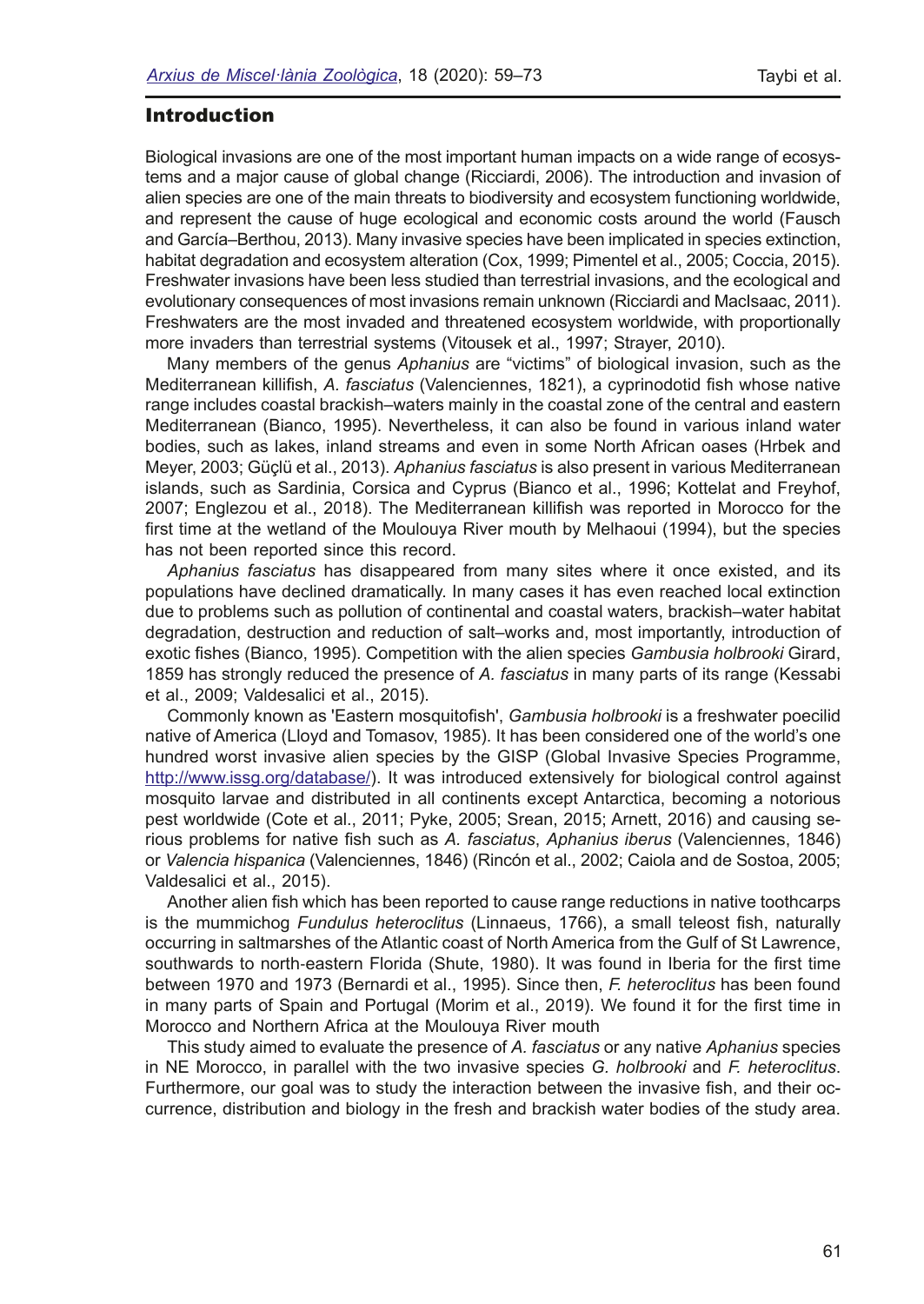

Fig. 1. Location of study area in Morocco and the prospected stations.

*Fig. 1. Localización del área de estudio en Marruecos y puntos de muestreo.*

# Material and methods

## Study area

Morocco is currently divided into 12 administrative regions, including the Oriental Region (fg. 1), which occupies almost all the eastern side of the country and covers an area of 88,681 km² (see Mabrouki et al., 2018 for details). The Oriental Region includes the wilaya of Oujda (Oujda–Angad prefecture) and the provinces of Berkane, Driouch, Figuig, Guercif, Jerada, Nador and Taourirt. The watershed of the Moulouya (fig. 1), which includes nearly 43,412 km<sup>2</sup> of eastern Morocco, covers much of the Oriental Region. With a length of 600 km, the Moulouya is the longest Moroccan River fowing into the Mediterranean. Its main tributaries are the Oueds Ansegmir, Melloulou, Za and Msoun, all permanent. Other tributaries are presently intermittent (3–5 fash foods on average per year) (Bensaad et al., 2017; Mabrouki et al., 2017).

## Surveys

Field investigations (often in the framework of various hydrobiological studies) have been carried out since 2014 at 45 stations throughout the Moulouya River basin, including its main affuents: Oued Anzegmir (side of the High Atlas), Oued Melloulou (Middle Atlas slope) and Oued Za (High Plateau), and at about 60 stations spread throughout eastern Morocco from the northern regions of Nador and Saïdia, to Figuig in the southeast and Talessint and Bouanane in the southwest (fg. 1). The stations that showed the occurrence of the mentioned fish species were re–examined between 2017 and 2018. Quantitative sampling of fish fauna was carried out using nets, searching in the most suitable places for the studied species. Sampling lasted an average of one hour over an area of 10  $\text{m}^2$  at each station, sufficient time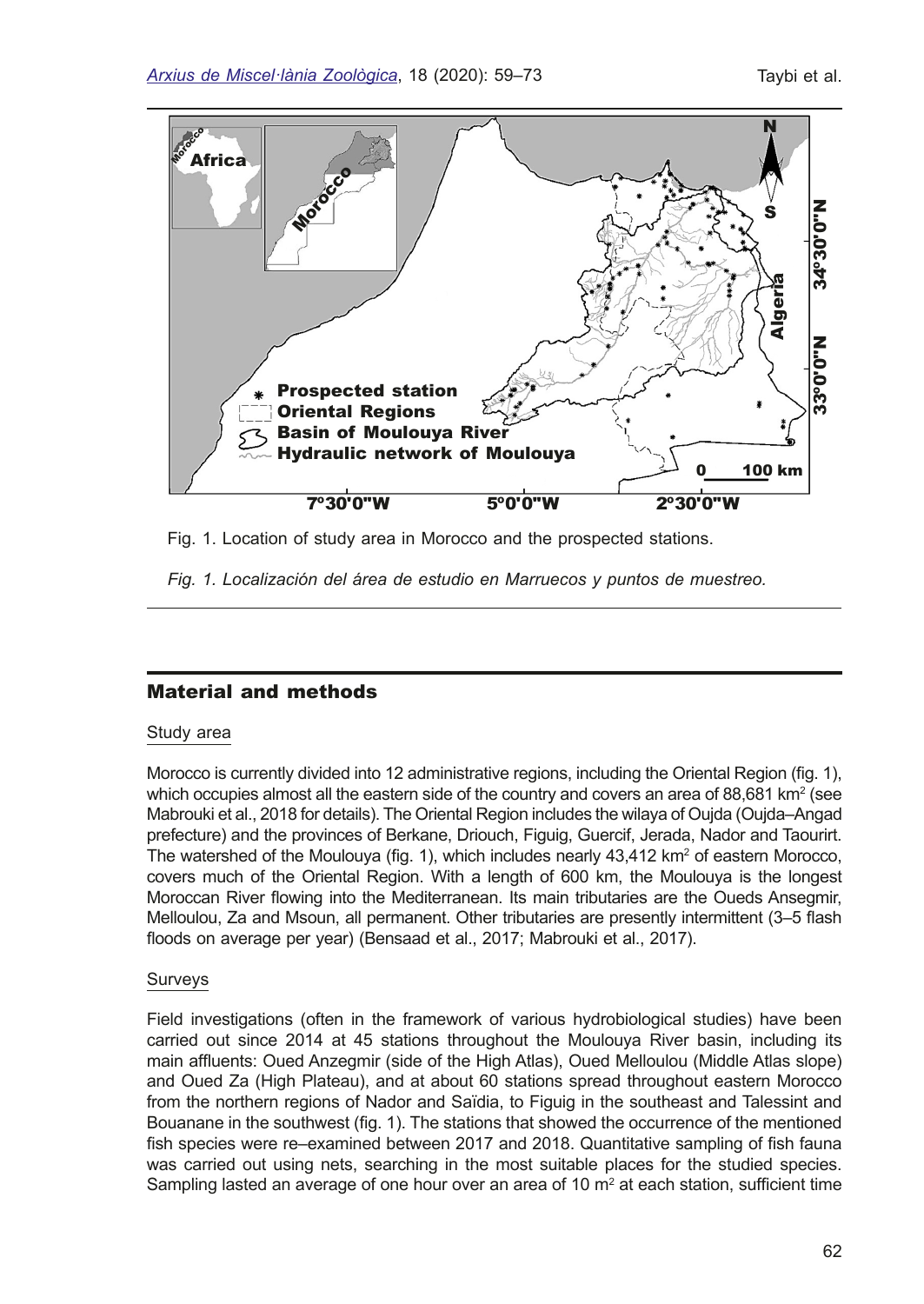to trap and catch virtually all the fish in each area. Invasive species caught were preserved in formalin solution, while native fish (especially fry) were returned to the water. Permission to perform these studied was granted by the authorities.

#### Abiotic factors

For this study, ten environmental parameters were selected: sulfate  $(SO_4^2)$ , biological oxygen demand after 5 days (BOD<sub>5</sub>), phosphate (PO<sub>4</sub><sup>3</sup>) and nitrate (N–NO<sub>3</sub>) were measured in the laboratory. Conductivity, salinity, pH, dissolved oxygen, temperature and the mean depth were measured *in situ* using a multiparametric measuring device (WTW, Multi–Line P4). Two replicas of water samples from each station were taken in 500 ml polyethylene bottles. The water samples were preserved with 2 ml of concentrated hydrochloric acid (pH = 2). According to standards ISO 5667–6 (1990), ISO 5667–2 (1991) and ISO 5667–3 (1994), water samples were transported in a cooler at a low temperature  $(\pm 4^{\circ}C)$  to stop the metabolic activities of organisms in the water.

The current velocity, well known for its selective action on habitat and species distribution (Mabrouki et al.*,* 2019a), was quantifed by its mean value at three different locations of the same station. In the absence of a hydrometric reel to measure current velocity it was estimated using a stopwatch at various points of the watercourse by measuring the time it takes for a floating object to cross a given path. The average speed (converted to  $cm^{-1}$ ) was semi–quantitatively estimated, followed by a transformation into three modalities: 1, very low to no current  $<$  5 cm<sup>-1</sup>; 2, low current  $5$   $<$  2  $<$  25 cm<sup>-1</sup>; and 3, average current 25  $<$  3  $<$  50 cm<sup>-1</sup>.

### Statistical processing

Statistical analyses were carried out using software R package version 3.3.1. (R Core Team, 2019). In the modelling of counting processes, here the abundance of a species, two kinds of models are commonly implemented, namely the Poisson model and the negative binomial model (Hilbe, 2011). Frequently, counting data is characterized by overdispersion, whereby the sample variance is greater than its average. In the case where the anomalous dispersion is proved, the Poisson regression is no longer suitable for modelling this distribution, and the negative binomial regression model, allowing more fexibility in the dispersion, should be used. The relevance of Poisson regression or negative binomial models was evaluated by the Pearson Residue Test (Plackett, 1983).

## Results

#### Occurrence, distribution and habitat types of the studied species

Despite our repeated sampling and the large number of prospected stations, we were unable to fnd *A. fasciatus* (or any *Aphanius* species). In contrast, its probable range was totally occupied by two exotic fsh species *F. heteroclitus* and *G. holbrooki*. The species *F. heteroclitus* was found in six of 45 sampling sites while *G. holbrooki* appeared in 35.

In Morocco, the distribution of *F. heteroclitus* seems to be limited to the Oriental region so far, from the wetlands of Ain Chabbak to the mouth of the Moulouya River (fig. 2). Its habitat consists of coastal swamps and large sections of the Moulouya to its confuence with the Mediterranean, at an altitudinal ranging between 0 and 307 m above sea level. In shallow habitats, where predators are less abundant, such as in the Ain Chebbak wetland, *F. heteroclitus* can be found swimming freely in pelagic and superfcial parts along with *G. holbrooki*. On the other hand, in the main watercourse of the lower Moulouya, where the depth is greater and predatory fshes are more abundant, *F. heteroclitus* was only caught among the aquatic vegetation, always together with *G. holbrooki*, except near the river mouth in extreme lower Moulouya (stations S37, S78 and S39), where it was captured alone.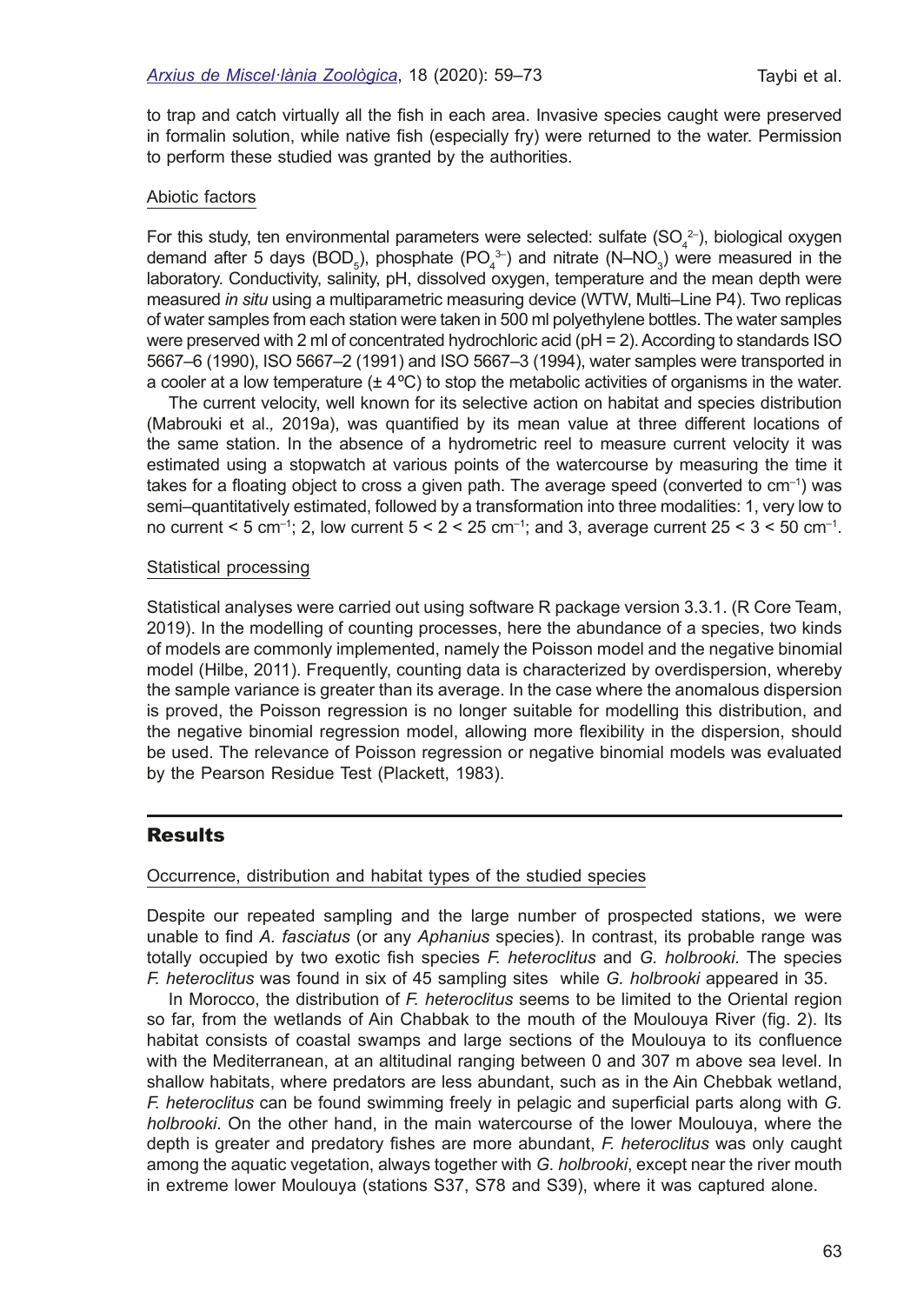

Fig. 2. Distribution of the studied species in Morocco (black dots represent new records, white circles represent bibliographic).

*Fig. 2. Distribución de las especies estudiadas en Marruecos (nuevos registros en negro, registros bibliográfcos en blanco).*

With regard to *G. holbrooki*, the species appears to be widely distributed through Morocco, including the Moulouya River Basin (fg. 2). It is highly confned to brackish waters near the coast (as in Nador lagoon and the Moulouya SIBE), and it is omnipresent along Za watercourses, Sebra and the complex Zeghzel–Cherraa rivers. It can go up to Melloulou and the Middle Moulouya during the summer period with the weakening current. The species also appears to be well established in other areas of the oriental region of Morocco, from Nador and Al Hoceima north and to Figuig south–east and the Talessint region south–west. The eastern mosquitofsh seems able to cope remarkably well in a wide range of habitats, even those that are highly degraded as long as there is water. Its habitats range from large permanent streams of average and low altitudes, to dams, natural and managed springs, and small temporary tributaries (provided that they are connected to a permanent source or underground water). It can be also found in human constructions such as irrigation canals and cement tanks for water retention.

#### The physicochemical variables of water

Both *G. holbrooki* and *F. heteroclitus* species are well known for their tolerance to large variations in abiotic parameters (Kneib, 1986; Lipcius and Subrahmanyam, 1986; Pyke, 2008). However, in the study area, *G. holbrooki* appears to excel *F. heteroclitus* in term of oscillation intervals of most of the studied parameters (see appendix). *G. holbrooki* showed great plasticity in terms of salinity; was recorded in low mineralized waters with a minimum of 0.587 g/l (587.67 ppm), and also in the brackish waters of the coastal system with a maximum of 1,837 g/l (1,839.09 ppm). The greater plasticity of the species was demonstrated mainly by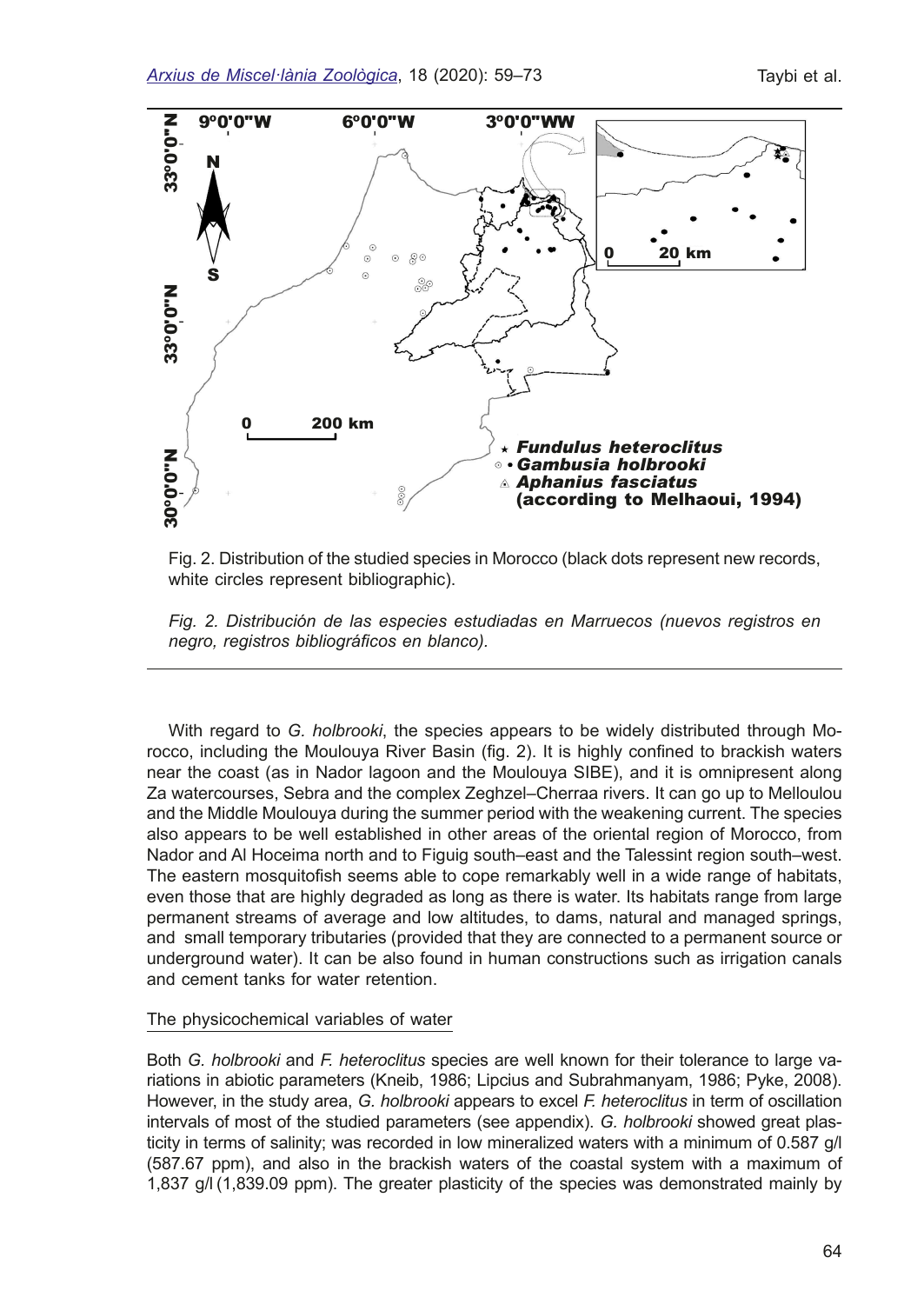the large intervals of the organic pollution indicators, showing that it can tolerate  $\mathsf{BOD}_5$  concentrations between 1.49 and 20.3 mg/l, nitrate between 1.25 and 67 mg/l, sulfate between 33 and 403 mg/l phosphate between 0.016 and 2.82 mg/l and fnally pH between 6.65 and 8.3. This same observation was noted for dissolved oxygen; the species seems to withstand great fuctuations of this vital element and it can be found not only in very well oxygenated waters 11.3 mg/l but also in weakly oxygenated waters with a minimum of 2.01 mg/l.

*Fundulus heteroclitus* is instead more demanding in terms of the physicochemical quality of the water and showed weak ranges of variation for most of the studied parameters (see appendix). However, it can survive in a hypersaline waters compared to *G. holbrooki*, with a maximum of 2,757 g/l (2,760.15 ppm) recorded at the Moulouya mouth (S39).

Concerning temperature, it is difficult to accurately evaluate variation for these two species in the study area because we did not perform a monthly follow–up in all the stations because of the violent foods recorded during the cold period. However, water temperature is linked to local conditions (climate, duration of sunshine, flow and altitude) and to seasonality in the Moulouya River Basin (Mabrouki et al., 2016; Taybi, 2016). During the study period, the maximum temperature did not exceed 26ºC for either species. Given the lack of sampling during winter, our study does not report the lowest temperature at which the fsh remain alive or active.

#### Modelling results

Poisson regression and negative binomial regression showed the same explanatory variables of the abundance frequency, with similar effects. However, the Poisson regression model showed an abnormal over–dispersion, and its statistical relevance was rejected by the Pearson Residue Test. The negative binomial regression model was better adapted to these data, and its statistical relevance was verifed.

# **Discussion**

Growth in international trade and concurrent increases in transport capacity have accelerated the rate of introduction of alien species worldwide, with freshwater ecosystems, and their native fsh communities, being particularly susceptible (Sala et al., 2000; Kolar and Lodge, 2002; Macdonald and Tonkin, 2008). The most important pathways of freshwater invasions are aquaculture, pet/aquarium trade and stocking activities, shipping, and inland canals, without forgetting that some species can be introduced intentionally (Coccia, 2015; Nunes et al., 2015). Invasive species are a major threat to global biodiversity, causing the decline and extinction of native freshwater fsh species throughout the world (Strauss et al., 2006; García–Berthou et al., 2005; Srean, 2015). The piscivorous 'Nile perch' *Lates niloticus* (Linnaeus, 1758) is a classical example, as its introduction in the 1950s in Lake Victoria in East Africa led to the extinction of over 200 endemic fshes (Kitchell et al., 1997).

During our survey, we did not fnd *A. fasciatus* in Morocco in spite of our exhaustive sampling. This could be due to several reasons, such as pollution and destruction of the habitat on one hand, and the impact of alien fsh on the other, as has occurred in many areas of its range (IUCN, 2006). We should take into account that the record of *A. fasciatus* from Morocco could be erroneous due to misidentifcation and the fact that scientifc collections from Morocco contain no samples. Although healthy populations still exist in some parts of the Maghreb, occupying the same type of habitats in Algeria and Tunisia (Kraiem, 1983; Boumendjel et al., 2015), the palaeogeographic history of Morocco differs. Until 5.3 million years ago (Krijgsman et al.*,* 1999a, 1999b), together with Spain, the north of Morocco formed the Betico–Rifan massif. As Spain and Morocco shared fauna not present in the other countries, in Morocco populations it would be more likely to fnd species related to Spanish aphaniids, such as *A. baeticus* Doadrio, Carmona and Fernández–Delgado, 2002 or *A. iberus* than *A. fasciatus*. On the other hand, the present distribution of *A. iberus*, *A.*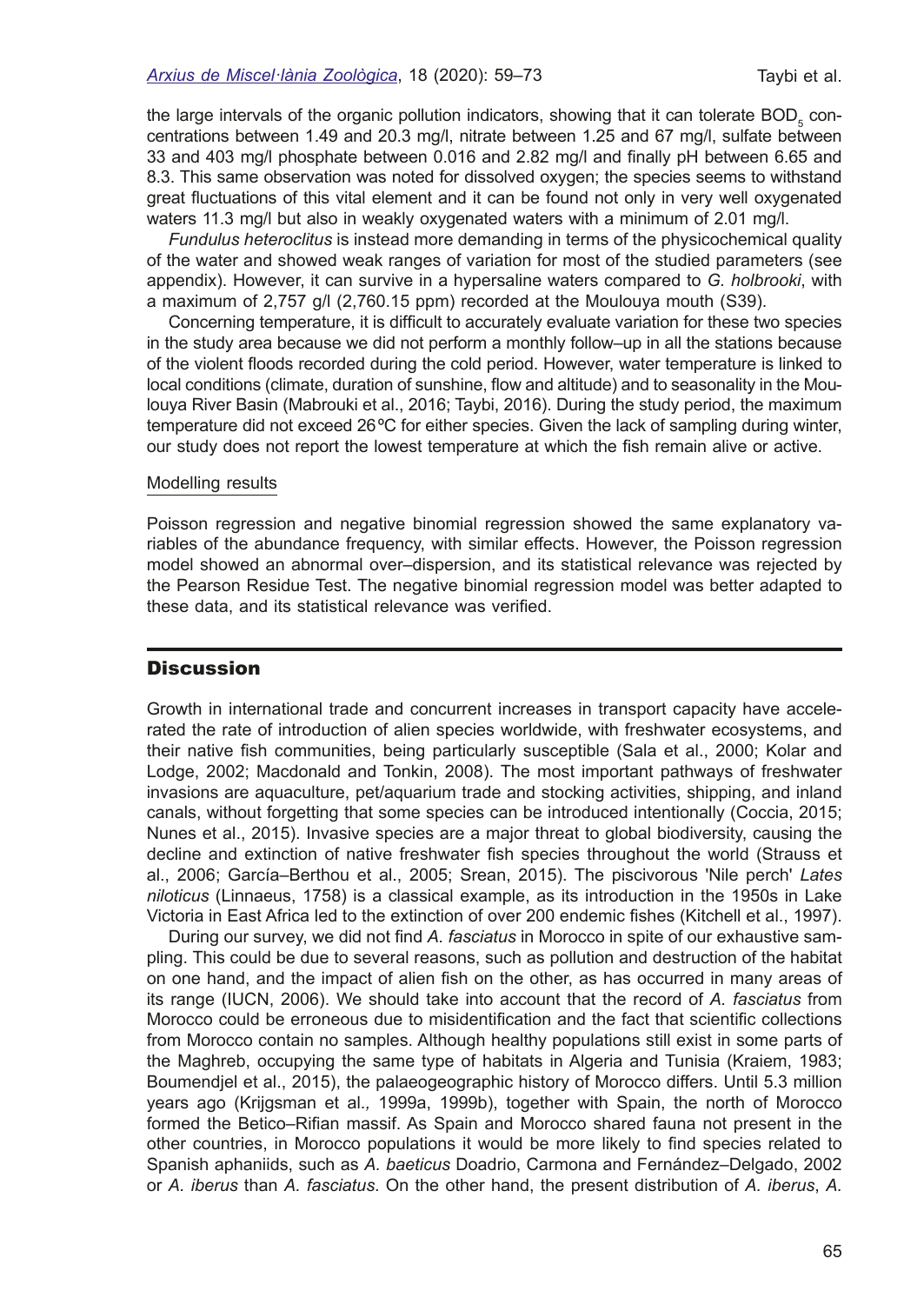*baeticus,* and even *A. saourensis* Blanco, Hrbek and Doadrio, 2006 occurs along the coastline that existed in the Miocene before the separation of the Betico–Rifan Massif at the Miocene–Pliocene boundary 5.3 million years ago (Doadrio, 1994, Krijgsman et al., 1999a, 1999b). It is therefore more likely to fnd *Aphanius* in inland Morocco than in coastal rivers.

In consensus with these observations, the previous record of *A. fasciatus* from Morocco would be the misidentifcation of a different species of the genus. Nevertheless, the idea that alien fshes have driven the Moroccan population of a native *Aphanius* species to extinction is also possible, especially in eastern Morocco, where *G. holbrooki* and *F. heteroclitus* have invaded all suitable hydrosystems, from the fresh continental waters of rivers and springs, to brackish and salty waters of coastal lagoons and wetlands.

The nature of *G. holbrooki* with its high reproductive potential, fast maturation rate, fexible behavior and broad environmental tolerances have contributed to its success as an invader, and the species is considered to pose a serious threat not only to native fshes worldwide but also to amphibians, macro–invertebrates, zooplankton and phytoplankton communities (Courtney and Meffe 1989; Howe et al., 1997; Caiola and de Sostoa, 2005; Macdonald and Tonkin, 2008; Rowe et al., 2008; Mabrouki et al., 2019b). Usually, the species of the genus *Aphanius* can take refuge in estuarine habitats to escape competition with *G. holbrookii* due to its strong salt–tolerant character like all cyprinodontids, as has previously been reported (Nordlie and Mirandi, 1996; Doadrio, 2002; Alcaraz et al., 2008; Valdesalici et al., 2015). However, in our case these refuges are occupied by another alien fsh, which is also a cyprinodontiform specialized in mesohalyne and hyperhalyne waters and which is possibly responsible for the population regression of *A. baeticus* in the Iberian Peninsula (Oliva–Paterna et al., 2006).

Regarding the ecological affnities of the two invasive species, the results of the negative binomial regression of mosquitofsh abundance as a function of the environmental variables selected for this study (table 1) showed the existence of a highly signifcant static relationship between *Gambusia* abundance and salinity, and water velocity (*p*–value < 0.001), and a very signifcant relation with depth (*p*–value between [0.001, 0.01]). This correlation is negative for the three variables, i.e., if the salinity of the environment decreases by 1.4, the abundance of *G. holbrooki* will increase by one. *G. holbrooki* has extensive tolerance for several environmental factors as reported in other works (Pyke, 2008), but according to our results it seems to prefer shallow waters with average to low salinity and slow current velocity, in agreement with fndings in previous studies (Stearns and Sage, 1980; Brown–Peterson and Peterson, 1990). Its peak of colonization will thus be carried out, most probably, in shallow lentic water bodies with low or moderate salinity. Brown–Peterson and Peterson (1990) reported that females from freshwater were in better somatic condition and matured later, since ovarian development was signifcantly more advanced in oligohalyne waters. The same model was used for *F. heteroclitus*; a positive correlation was detected between this species and salinity (table 2), and the relevance of this regression model was verifed by the Pearson residue test; the model is well adapted to the data.

To conclude, both invasive species generally occur in water that is shallow, stagnant or slow moving, with dense aquatic and riparian vegetation. In water bodies that are moderately deep, they are generally found along the shallow edges, especially those that are well vegetated. However, *F. heteroclitus* seems to be specialized in brackish saline waters of coastal hydrosystems, while *G. holbrooki* seems specialized in freshwater and slightly brackish water, showing scarce selectivity in terms of habitat, as was observed in its native area (Moyle and Nichols, 1973). Indeed, this species can occur in environments that range from almost completely undisturbed swamps, lakes, and streams to highly disturbed water bodies including urban drains with various water quality problems such as pollution and dense growth of aquatic and surface weeds. *G. holbrooki* is often extremely abundant in disturbed habitats near urban areas (Arthington and Lloyd, 1989; Pyke, 2008). This could be explained by its high tolerance to fuctuations in abiotic factors (Odum and Caldwell, 1955; Keup and Bayliss, 1964; Cherry et al., 1976; Fastelli et al., 2012), this trait being one of the main causes behind its expansion success and outcompeting *F. heteroclitus* in the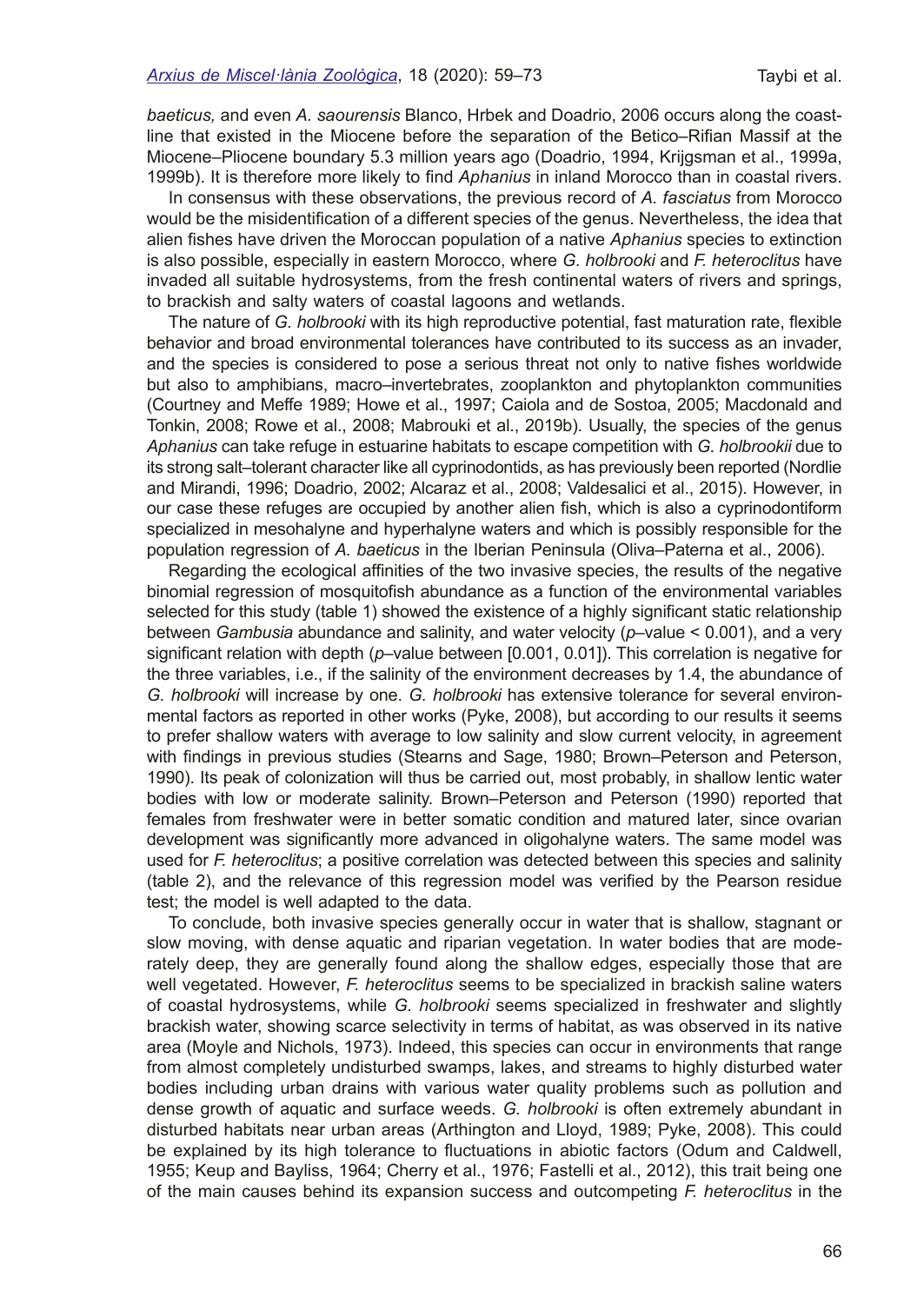Table 1. Estimates of the parameters of the negative binomial regression model (for *Gambusia holbrooki*): SE, standard error; IC, interval of confdence.

*Tabla 1. Estimaciones de los parámetros del modelo de regresión binomial negativa (para* Gambusia holbrooki*): SE, error estándar; IC, intérvalo de confanza.*

|             | <b>Coefficients</b> |          |          |                |       |  |  |  |  |  |
|-------------|---------------------|----------|----------|----------------|-------|--|--|--|--|--|
|             | <b>Estimate</b>     | SE       | z-value  | Pr(>  z )      | Sign. |  |  |  |  |  |
| (Intercept) | 6.247685            | 0.750739 | 8.322    | $< 2.10^{-16}$ | $***$ |  |  |  |  |  |
| Depth       | $-0.017242$         | 0.005463 | $-3.156$ | 0.001600       | $***$ |  |  |  |  |  |
| Salinity    | $-1.430826$         | 0.399830 | $-3.579$ | 0.000345       | $***$ |  |  |  |  |  |
| Velocity    | $-0.708805$         | 0.184655 | $-3.839$ | 0.000124       | $***$ |  |  |  |  |  |

|             |             | IC $(95\%)$ |                             |         |  |  |  |
|-------------|-------------|-------------|-----------------------------|---------|--|--|--|
|             | Inf.        | Sup.        | Quality of fit of the model |         |  |  |  |
| (Intercept) | 4.776263    | 7.719107    | Residual deviance           | 38.825  |  |  |  |
| Depth       | $-0.027949$ | $-0.006533$ | Degrees of freedom          | 32      |  |  |  |
| Salinity    | $-2.214478$ | $-0.647172$ | AIC                         | 262.1   |  |  |  |
| Velocity    | $-1.070722$ | $-0.346887$ | Pearson residue test        | 0.24688 |  |  |  |

Table 2. Estimates of the parameters of the negative binomial regression model (for *Fundulus heteroclitus*): SE, standard error; IC, interval of confdence.

*Table 2. Estimaciones de los parámetros del modelo de regresión binomial negativa (para* Fundulus heteroclitus*): SE, error estándar; IC, intérvalo de confanza.*

|             | <b>Coefficients</b> |        |         |                      |          |  |  |  |  |  |  |
|-------------|---------------------|--------|---------|----------------------|----------|--|--|--|--|--|--|
|             | <b>Estimate</b>     | SE     | z-value | $Pr(>\vert z \vert)$ | Sign.    |  |  |  |  |  |  |
| (Intercept) | 1.3836              | 0.4029 | 3.434   | 0.000595             | $***$    |  |  |  |  |  |  |
| Salinity    | 0.4141              | 0.2045 | 2.025   | 0.042867             | $^\star$ |  |  |  |  |  |  |

|             | IC $(95\%)$ |           |                             |        |  |  |  |
|-------------|-------------|-----------|-----------------------------|--------|--|--|--|
|             | Inf.        | Sup.      | Quality of fit of the model |        |  |  |  |
| (Intercept) | 0.59391502  | 2.1733113 | Residual deviance           | 7.2169 |  |  |  |
| Salinity    | 0.01330016  | 0.8148827 | Degrees of freedom          | 4      |  |  |  |
|             |             |           | AIC.                        | 37.282 |  |  |  |
|             |             |           | Pearson residue test        | 0.1661 |  |  |  |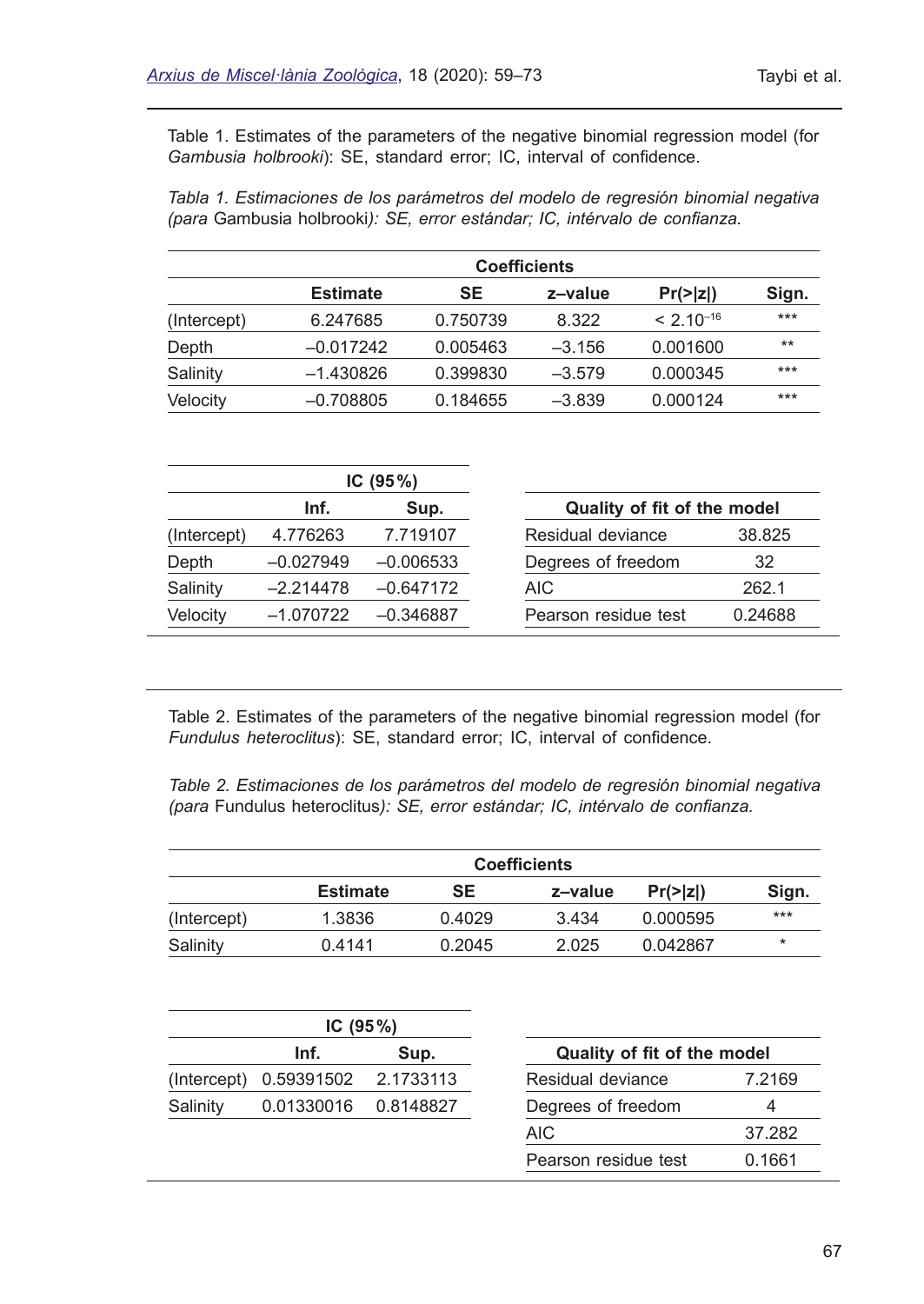study area. Nevertheless, the apparently limited tolerance towards different environments observed in *F. heteroclitus* might also be due to its recent introduction in the study area, or to the presence of *G. holbrooki*, that could outcompete it in more internal water bodies.

Research on invasive species is an urgent research topic for the conservation of biodiversity (Dukes and Mooney, 2004; Rice and Sax, 2005; Taybi et al., 2020a). Studies on the impact of invasive fsh on native fauna have fourished around the world in recent years. However, little is known about their occurrence, biology and infuence in North Africa in general or in Morocco in particular. Since *G. holbrooki* was frst introduced in Morocco in 1929 to fght against waterborne diseases, it has invaded all the northern Moroccan hydrosystems (Azeroual, 2003; Clavero et al., 2014). Our surveys in eastern Morocco have signifcantly increased its known range. Future assessments in other parts of the country could expand the species' distribution area, especially in the Western Rif and the High and the Anti–Atlas valley, and even in the Sahara. On the other hand, *F. heteroclitus* seems to be limited to the wetland of Moulouya mouth for the time being, but thanks to its 'salt–tolerant' character, this newcomer could soon invade habitats of the same type. Indeed, considering the habitat destruction and deterioration of the quality of surface waters currently occurring in Morocco (Mabrouki et al., 2016; Taybi et al., 2016; Bensaad et al., 2017; Mabrouki et al., 2017; Taybi et al., 2020b), in addition to the climate change effects and intensifcation of saline stress (Moss et al., 2009), both alien fshes would be in a better position to invade North African ecosystems. It is also of note that freshwater ichtyofauna of Morocco is still little known and new species are being recorded (Ford et al., 2020). Several native fsh species could co–occur with the two invaders in eastern Morocco and in the Moulouya River basin, such as the North African shad *Alosa algeriensis* Regan, 1916 and many endemic barbels (i.e. *Luciobarbus guercifensis* Doadrio, Casal–López and Yahyaoui, 2016; *L. lanigarensis* Brahimi, Libois, Henrard and Freyhof, 2018 and *L. yahyaouii* Doadrio, Casal–Lopez and Perea, 2016). Knowledge of the distribution of both native and non–native freshwater fshes in Morocco therefore merits urgent research.

## **References**

- Alcaraz, C, Bisazza, A., Garcıa–Berthou, E., 2008. Salinity mediates the competitive interactions between invasive mosquitofsh and an endangered fsh. *Oecologia,* 155: 205–213, [Doi: 10.1007/s00442-007-0899-4](https://link.springer.com/article/10.1007/s00442-007-0899-4)
- Arnett, H. Ann., 2016. Sources of Ecologically Important Trait Variation in Mosquitofsh (*Gambusia affnis* and *Gambusia holbrooki*) *Electronic Theses and Dissertations,* 2692.
- Arthington, A. H., Lloyd, L. N., 1989. Introduced Poeciliids in Australia and New Zealand. In: *Ecology and evolution of livebearing fshes (Poeciliidae)*: 333–348 (G. K. Meffe, F. F. Snelson Jr, Eds.). Prentice Hall, Inc, New Jersey.
- Azeroual, A., 2003. Monograph of the fshes of the continental waters of Morocco: systematics, distribution and ecology. PhD thesis, Mohammed V University, Rabat. [In French].
- Bensaad, H., Mabrouki, Y., Taybi, A. F., Chaf, A., 2017. Assessment of wastewater discharges from Taourirt City on the water quality of the Oued Za (Eastern Morocco). *Journal of Materials and Environmental Science,* 8: 2365–2371.
- Bernardi, G., Fernández‐Delgado, C., Gómez‐Chiarri, M., Powers, D. A., 1995. Origin of a Spanish population of *Fundulus heteroclitus* inferred by cytochrome b sequence analysis. *Journal of Fish Biology,* 47: 737–740.
- Bianco, P. G., 1995. Mediterranean endemic freshwater fshes of Italy. *Biological Conservation*, 72: 159–170.
- Bianco, P. P., Ahnet, H., Economides, P. S., 1996. The freshwater fshes from eastern and large Mediterranean islands with comments on their safety status. *Acta Universitatis Carolinae. Biologica,* 40: 45–60.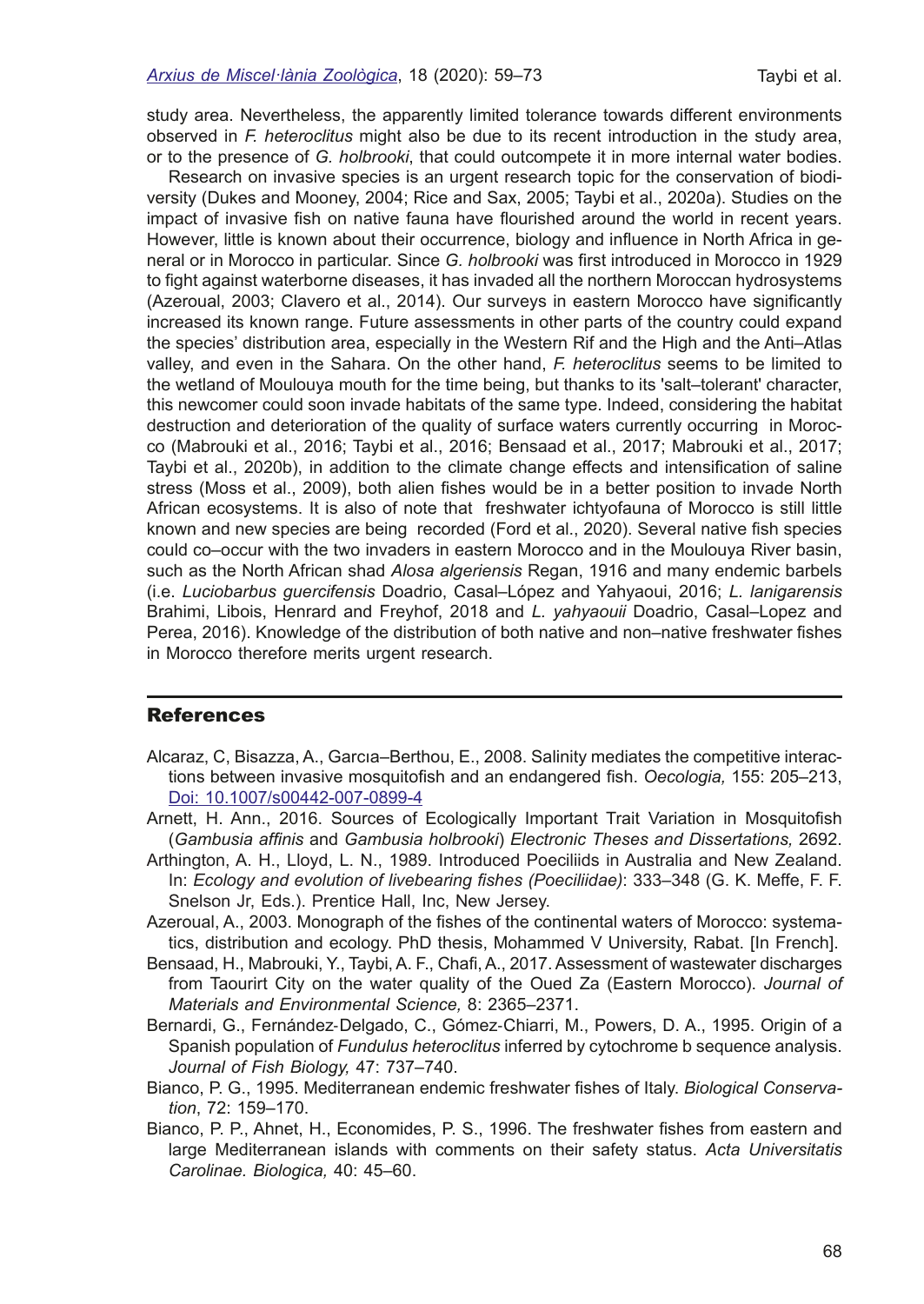Blanco, J. L., Hrbek, T., Doadrio, I., 2006. A new species of the genus *Aphanius* Nardo, 1832 (Actinopterygii, Cyprinodontidae) from Algeria. *Zootaxa,* 1158(1): 39–53.

- Boumendjel, M., Taibi, F., Hennouni, N., Faouzi Samar, M., Abdesselem, A., Slimane, B., Laabidi, Z., Laissani, A., Merdaci, D., Alleb, W., Djouadi, H., Menam, A., Allou, B., 2015. Ecologie et polymorphisme de l'*Aphanius fasciatus* Valenciennes 1821. Cyprinodontidae., dans le lac bleu, parc national d'EL–Kala (nord–est Algérie). *Sciences & Technologie,*  41: 9–21.
- Brown–Peterson, N., Peterson, M. S., 1990. Comparative life history of female mosquitofsh, *Gambusia affnis*, in tidal freshwater and oligohaline habitats. *Environmental Biology of Fishes,* 27: 33–41.

Caiola, N., de Sostoa, A., 2005. Possible reasons for the decline of two native toothcarps in the Iberian Peninsula: Evidence of competition with the introduced Eastern mosquitofsh. *Journal of Applied Ichthyology,* 21: 358–363, [Doi:10.1111/j.1439-0426.2005.00684.x](https://onlinelibrary.wiley.com/doi/abs/10.1111/j.1439-0426.2005.00684.x)

Cherry, D. S., Guthrie, R. K., Rodgers, J. H., Cairns, J., Dickson, K. L., 1976. Responses of mosquitofsh. *G. affnis* to ash effuent and thermal stress. *Transactions of the American Fisheries Society,* 105: 686–694.

Clavero, M., Esquivias, J., Qninba, A., Riesco, M., Calzada, J., Ribeiro, F., Fernández, N., Delibes, M., 2014. Fish invading deserts: non–native species in arid Moroccan rivers. *Aquatic Conservation: Marine and Freshwater Ecosystems,* [Doi: 10.1002/aqc.2487](https://onlinelibrary.wiley.com/doi/abs/10.1002/aqc.2487)

- Coccia, C., 2015. Invasion biology of *Trichocorixa verticalis* in Doñana, SW Spain. PhD thesis, University of Sevilla.
- Cote, J., Fogarty, S., Brodin, T., Weinersmith, K., Sih, A., 2011. Personality–dependent dispersal in the invasive mosquitofsh: Group composition matters. *Proceedings of the Royal Society B: Biological Sciences,* 278: 1670–1678, [Doi: 10.1098/rspb.2010.1892](https://royalsocietypublishing.org/doi/10.1098/rspb.2010.1892)
- Courtenay, W. R. J., Meffe, G. K., 1989. Small fshes in strange places: a review of introduced poeciliids. In: *Ecology and evolution of livebearing fshes (Poeciliidae)*: 319–332 (G. K. Meffe, F. F. Snelson Jr, Eds.). Prentice–Hall, Inc, New Jersey.
- Cox, G. W., 1999. *Alien species in North America and Hawaii: impacts on natural ecosystems*. Island Press, Washington DC.
- Doadrio, I., 1994. Freshwater fsh fauna of North Africa and its biogeography. *Annales du Musée Royal de l'Afrique Centrale,* 275: 21–34.
- 2002. *Atlas y libro rojo de los peces continentales de España*. Ministerio de Medio Ambiente, Madrid.
- Dukes, J. S., Mooney, H. A., 2004. Disruption of ecosystem processes in western North America by invasive species. *Revista Chilena de Historia Natural*, 77: 411–437.
- Englezou, C., Gücel, S., Zogaris, S., 2018. A new record of *Aphanius fasciatus*. Valenciennes, 1821. on Cyprus; insights for conservation. *Cahiers de Biologie Marine,* 59: 379–384, [Doi: 10.21411/CBM.A.171FB1DB](https://www.researchgate.net/publication/326393594_A_new_record_of_Aphanius_fasciatus_Valenciennes_1821_on_Cyprus_insights_for_conservation)
- Fausch, K. D., García–Berthou, E., 2013. The problem of invasive species in river ecosystems. In: *River Conservation: Challenges and Opportunities*: 193–216 (S. Sabater, A. Elosegi, Eds.). Fundación BBVA, Bilbao.
- Fastelli, P., Marcelli, M., Monti, F., 2012. Presenza e distribuzione di *Aphanius fasciatus* (Valenciennes, 1821) (Osteichthyes, Cyprinodontidae) e *Gambusia holbrooki* (Girard, 1859) (Osteichthyes, Poecilidae) nelle zone umide del parco regionale della Maremma (Toscana). *Atti del Museo di Storia Naturale della Maremma*, 23: 3–8.
- Ford, M., Brahimi, A., Baikeche, L., Bergner, L., Clavero, M., Doadrio, I., Lopes–Lima, M., Perea, S., Yahyaoui, A., Freyhof, J., 2020. Freshwater fish distribution in the Maghreb: a call to contribute. *OSF Preprints,* [Doi:10.31219/osf.io/kx4gc](https://osf.io/kx4gc)
- García–Berthou, E., Alcaraz, C., Pou–Rovira, Q., Zamora, L., Coenders, G., Feo, C., 2005. Introduction pathways and establishment rates of invasive aquatic species in Europe. *Canadian Journal of Fisheries and Aquatic Sciences,* 62: 453–463.
- Güçlü, S., Küçük, F., Osman, Ö., Güçlü, E., 2013. The fsh fauna of the Büyük Menderes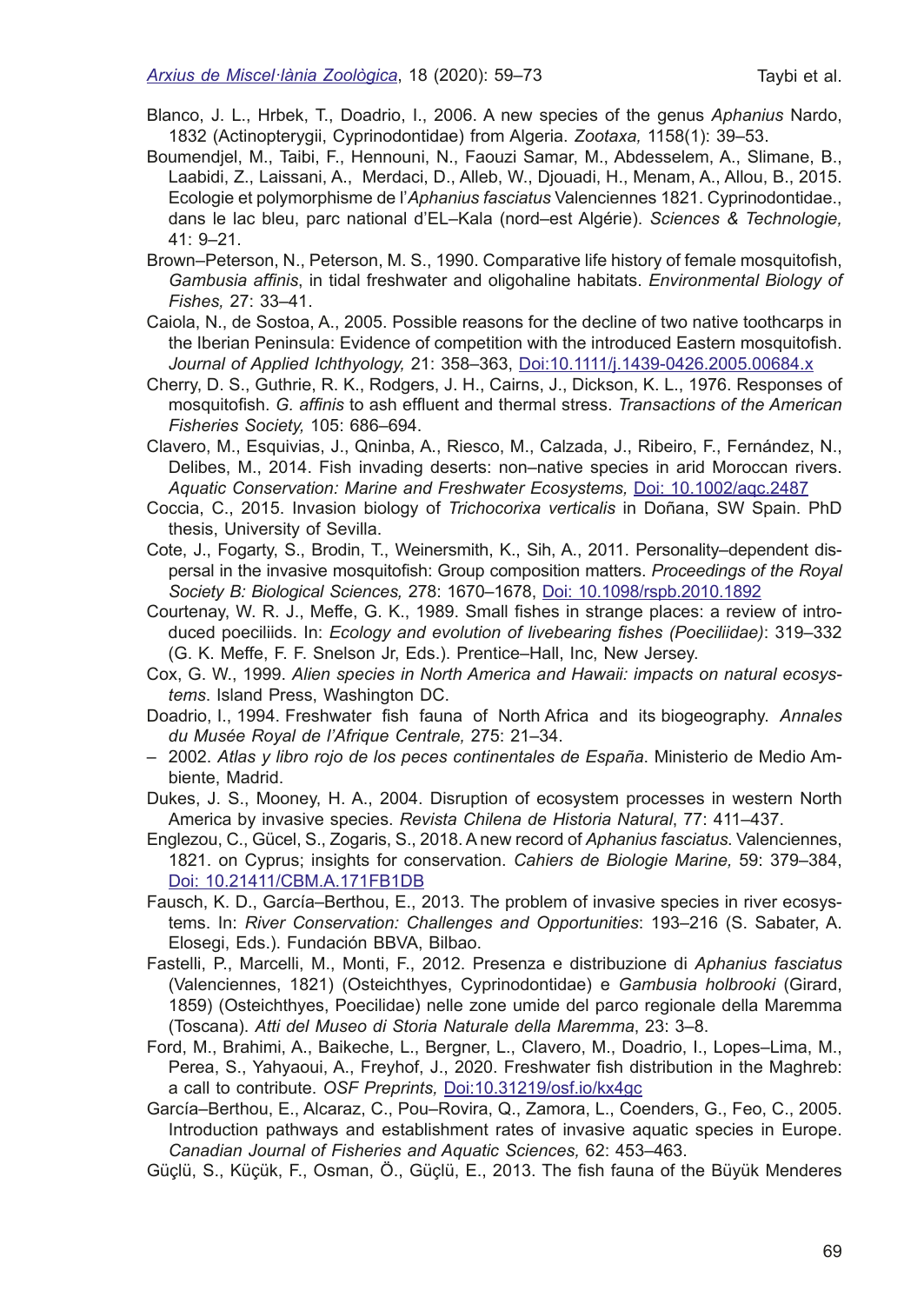River (Turkey): taxonomic and zoogeographic Features. *Turkish Journal of Fisheries and Aquatic Sciences,* 13: 685–698.

- Hilbe, J. M., 2011. *Negative Binomial Regression*. Cambridge University Press, Cambridge, Doi: 10.1017/CBO9780511973420
- Howe, E., Howe, C. R. L., Burchett, M., 1997. Impact of the introduced poeciliid *Gambusia holbrooki* (Girard, 1859) on the growth and reproduction of *Pseudomugil signifer* (Kner, 1865) in Australia. *Marine and Freshwater Research,* 48: 425–434.
- Hrbek, T., Meyer, A., 2003. Closing of the Tethys Sea and the phylogeny of Eurasian killifshes (Cyprinodontiformes: Cyprinodontidae). *Journal of Evolutionary Biology*, 16: 17–36.
- ISO (International Organization for Standardization), 1990. *Water Quality Sampling*. *Part 6: Guidelines for Sampling of Rivers and Streams*. International Standard ISO 5667–6, Geneva, Switzerland.
- 1991. *Water Quality Sampling*. *Part 2: Guidelines for Sampling of Rivers and Streams*. International Standard ISO 5667–2, Geneva, Switzerland.
- 1994. *Water Quality Sampling*. *Part 3: Guidance on the preservation and handling of samples*. International Standard ISO 5667–3, Geneva, Switzerland.
- IUCN, 2006. *Aphanius fasciatus* (Mediterranean Killifsh, South European Toothcarp). [http://](http://www.iucnredlist.org/details/1847/0) [www.iucnredlist.org/details/1847/0](http://www.iucnredlist.org/details/1847/0) [Accessed 1 July 2019].
- Kessabi, K., Kerkeni, A., Saïd, K., Messaoudi, I., 2009. Involvement of Cd bioaccumulation in spinal deformities occurrence in natural populations of Mediterranean Killifsh. *Biological Trace Element Research*, 128: 72–81, [Doi: 10.1007/s12011-008-8255-z](https://s3.amazonaws.com/academia.edu.documents/54492213/Involvement_of_cd_bioaccumulation_in_spi20170921-18002-kfe6ku.pdf?response-content-disposition=inline%3B%20filename%3DInvolvement_of_Cd_Bioaccumulation_in_Spi.pdf&X-Amz-Algorithm=AWS4-HMAC-SHA256&X-Amz-Credential=ASIATUSBJ6BAPODEWB7S%2F20200513%2Fus-east-1%2Fs3%2Faws4_request&X-Amz-Date=20200513T170708Z&X-Amz-Expires=3600&X-Amz-SignedHeaders=host&X-Amz-Security-Token=IQoJb3JpZ2luX2VjEBgaCXVzLWVhc3QtMSJIMEYCIQDbhDyfFcKOSvu%2Ft1SN2cqm8pSp7qoEH5Nfsub2fScfPgIhAJ1CGrGpPwbWOQa0SXC3OtSX8fyV%2Fh%2BvXHstkv%2BnUqdCKrQDCGEQABoMMjUwMzE4ODExMjAwIgyKSCcCQ0MjZMoj7KQqkQNIlJYVvc8jIfEyig80Mvx9F3CAi%2FrCgdRvLiKRaPJKpqrGIIk8uB55V2J75Lc0HVi8pgo5DcYqDwplV8ZsutQxaB8Ht9VJMQTmFQk2C4iyEwWTNGoFkjm%2FeUA1m8VieNfWdpGwuSioNAW0Gsk0%2BAnF0MhMY7x7y73XS3pSMjBsKn7vkAHTFsm%2FnVRKuD8rzVY9wBc%2FpaiewZdafDNwh8KkG5oGiEGBrtfaFGW%2FpA2qxNA9s%2FKfaFRFVrFkQdBhAStXrobY309valy8mpmdeX%2Bh8cf40XgAfBZu6XuWpEyW9D6%2BD9Zg7upYfclaWlFJh0u%2FjZquGs%2FPOcRA%2BH3EDi8oMz0kXXsG4n2quN5C8D%2Ft3bcFGGKnQSIgqTTgQHobICXZVcXL6e5iDAdl1McRzOaEt3zGQvfPkjgdnXqc7hM6Thn2qkkYiOPWmHtfRAHYfPtNTLe0yfv%2BW6C1lZ9k6mWiNKd0qgfLBZHI6WUtE99Vi56Yh8VPTFWW3gZZK4zGFPgvmqt%2BFaQoRkEFBMrlCdaJdjDMs%2FD1BTrqAZk7Jy85J0rnnECCJaVUekzzvxj8O5oCUlMP7HcUR1uM%2B1QMVB3Qo%2Fs8Yd5HtPi9FX97DU61FxJC%2F2yd8k6SB0skUdwAfaGiGk8MO4n0N%2FjLItBquw2UIpsbZSgw31nSmnZAG0OkXAIzwGaF%2BnM%2B9Qt%2B8mlu%2F1eSJXyw2tO9dPJhKxyS%2BVChSGpNOA78%2BQ%2FBkNVmBxjYmaniPZpBkZ1VdJWEVLvnBjiYe598y3BsfvVVxeZ%2F5h9s1pSyZHQIGUjbj%2ByMNXNyrCA%2FYz4mwQVvFcnsI7ekfHsejltCowk9Lqc52ff9bSGnkR%2B6%2Fw%3D%3D&X-Amz-Signature=47b6fc844c1971a448b03c68b1180e106228d1175b2ab9857c84d27c4bd5c4c0)
- Keup, L., Bayliss, J., 1964. Fish distribution at varying salinities in Neuse River basin, North Carolina. *Chesapeake Science,* 5: 119–123.
- Kitchell, J. F., Schindler, D. E., Oguto–Ohwayo, R., Reinthal, P., 1997. The Nile perch in lake Victoria: interactions betweeen predation and fsheries. *Ecological Applications*, 7: 653–664.
- Kneib, R. T., 1986. The role of *Fundulus heteroclitus* in salt marsh trophic dynamics. *American Zoologist,* 26: 259–269.
- Kolar, C. S., Lodge, D. M., 2002. Ecological predictions and risk assessment for alien fshes in North America. *Science*, 298: 1233–1236.
- Kottelat, M., Freyhof, J., 2007. *Handbook of European freshwater fshes*. Publications Kottelat, Cornol, Switzerland.
- Kraiem, M. M., 1983. Les poissons d'eau douce de Tunisie: inventaire comment et repartition géographique. *Bulletin de L'institut National Scientifque et Technique d'océanographie et de Pêche de Salammbô,* 10: 107–124.
- Krijgsman, W., Hilgen, F. J., Marabini, S., Vai, G. B., 1999a. New paleomagnetic and cyclostratigraphic age constraints on the Messinian of the Northern Apennines (Vena del Gesso Basin, Italy). *Memorie della Società Geologica Italiana,* 54: 25–33.
- Krijgsman, W., Hilgen, F. J., Raff, I., Sierro, F. J., Wilson, D. S., 1999b. Chronology, causes and progression of the Messinian salinity crisis. *Nature,* 400: 652–655.
- Lipcius, R. N., Subrahmanyam, C. B., 1986. Temporal factors infuencing killifsh abundance and recruitment in Gulf of Mexico salt marshes. *Estuarine, Coastal, and Shelf Science,*  22: 101–114.
- Lloyd, L. N., Tomasov, J. F., 1985. Taxonomic status of mosquitofsh, *Gambusia affnis* (Poeciliidae), in Australia. *Australian Journal of Marine and Freshwater Research,* 36: 447–451.
- Mabrouki, Y., Taybi, A. F., Berrahou, A., 2017. L'évolution spatio–temporelle de la qualité des eaux courantes de l'Oued Melloulou (Maroc). *Revue des Sciences de l'Eau,* 30(3): 213–225.
- Mabrouki Y., Taybi A. F., Bensaad, H., Berrahou, A., 2016. Variabilité spatio–temporelle de la qualité des eaux courantes de l'Oued Za (Maroc Oriental). *Journal of Materials and Environmental Science,* 7(1): 231–243.

Mabrouki, Y., Taybi, A. F., Berrahou, A., Chaabane, K., Legssyer, B., 2018. Case study of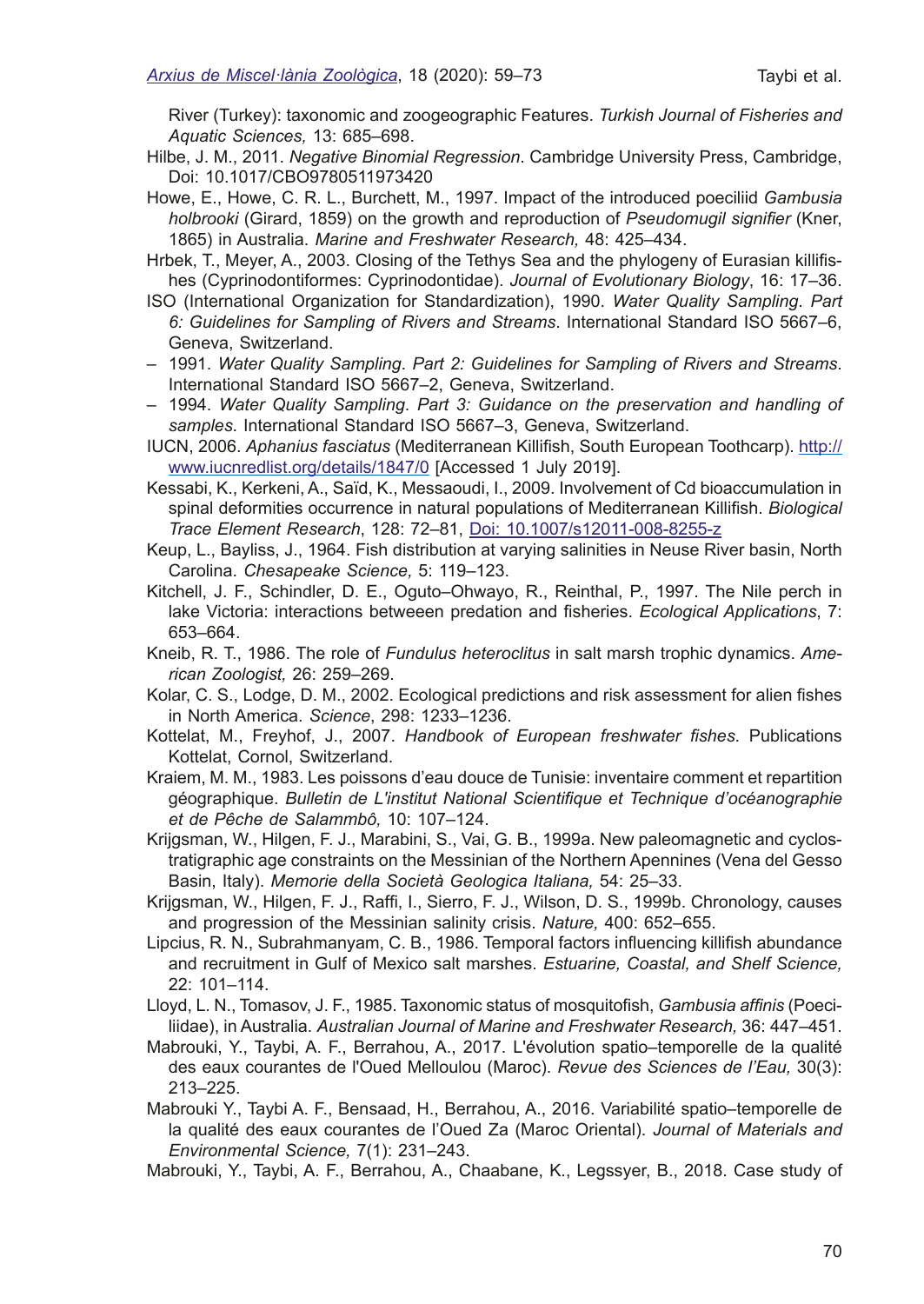the freshwater shrimp *Atyaephyra desmarestii* (Millet, 1831) Crustacea, Decapoda in the watershed of Moulouya and Eastern Morocco. *Life and Environment,* 68(4): 175–183.

- Mabrouki, Y., Taybi, A. F., El Alami, M., Berrahou, A., 2019a. Biotypology of stream macroinvertebrates from North African and semi arid catchment: Oued Za (Morocco). *Knowledge and Management of Aquatic Ecosystems*, 420: 17.
- Mabrouki, Y., Taybi, A.F., Skalli, A., Sánchez–Vialas, A., 2019b. Amphibians of the Oriental Region and the Moulouya River Basin of Morocco: distribution and conservation notes. *Basic and Applied Herpetology,* 33: 19–32
- Macdonald, J., Tonkin, Z., 2008. *A review of the impact of eastern gambusia on native fshes of the Murray–Darling Basin*. Arthur Rylah Institute for Environmental Research, Department of Sustainability and Environment, Heidelberg, Victoria.
- Melhaoui, M., 1994. Ecologie des ressources halieutiques des eaux continentales à interêt économique: Anguillidae, Salomonidae. PhD thesis, University Mohamed First Oujda. [In French].
- Morim, T., Bigg, G. R., Madeira, P. M., Palma, J., Duvernell, D. D., Gisbert, E., Cunha, R. L., Castilho, R., 2019. Invasion genetics of the mummichog (*Fundulus heteroclitus*): recent anthropogenic introduction in Iberia, *Peer J.*, 7: e6155, [Doi 10.7717/peerj.6155](https://peerj.com/articles/6155/)
- Moss, B. D., Hering, A. J., Green, A., Aidoud, A., Becares, E., Beklioglu, M., Bennion, Boix, D., Brucet, S., Carvalho, L., Clement, B., Davidson, T., Declerck, S. H., Dodson, M., Van Donk, E., Dudley, B., Feuchtmayr, H., Friberg, N., Grenouillet, G., Hillebrand, H., Hobaek, A., Irvine, K., Jeppesen, E., Johnson, R., Jones, I., Kernan, M., Luridsen, T. L., Manca, M., Meerhoff, M., Olafsson, J., Ormerod, S., Papastergiadou, E., Ellis Penning, W., Ptacnik, R., Quintana, X., Sadin, L., Seferlis, M., Simpson, G., Triga, C., Verdoschot, P., Antonie, M., Weyhenmeyer, G. A., 2009. Climate change and the future of freshwater 340 biodiversity in Europe: A primer for policy–makers. *Freshwater Reviews*, 2: 103–130, [Doi: 10.1608/FRJ–2.2.1](https://bioone.org/journals/Freshwater-Reviews/volume-2/issue-2/FRJ-2.2.1/Climate-Change-and-the-Future-of-Freshwater-Biodiversity-in-Europe/10.1608/FRJ-2.2.1.short)
- Moyle, P. B., Nichols, R. D., 1973. Ecology of some native and introduced fshes of the Sierra Nevada foothills in Central California*. Copeia,* 1973: 478–490.
- Nordlie, F. G., Mirandi, A., 1996. Salinity relationships in a freshwater population of eastern mosquitofsh. *Journal of Fish Biology,* 49(6): 1226–1232, Doi: 10.1111/j.1095-8649.1996. tb01791.x
- Nunes, A. L., Tricarico, E., Panov, V. E., Cardoso, A. C., Katsanevakis, S., 2015. Pathways and gateways of freshwater invasions in Europe. *Aquatic Invasions*, 10(4): 359–370.
- Odum, H. T., Caldwell, D. K., 1955. Fish respiration in the natural oxygen gradient of an anaerobic spring in Florida. *Copeia,* 1955(2): 104–106.
- Oliva–Paterna, F. J., Doadrio, I., Fernández–Delgado, C., 2006. Threatened fshes of the world: *Aphanius baeticus* Doadrio, Carmona and Fernández Delgado, 2002 (Cyprinodontidae). *Environmental Biology of Fishes,* 75(4): 415–417.
- Pimentel, D., Zuniga, R., Morrison, D., 2005. Update on the environmental and economic costs associated with alien–invasive species in the United States. *Ecological Economics*, 52: 273–288.
- Plackett, R. L., 1983. Karl Pearson and the Chi–Squared Test, *International Statistical Review*, 51(1): 59–72.
- Pyke, G. H., 2005. A review of the biology of *Gambusia affnis* and *G. holbrooki. Reviews in Fish Biology and Fisheries,* 15: 339–365, [Doi: 10.1007/s11160–006–6394–x](https://link.springer.com/article/10.1007/s11160-006-6394-x)
- 2008. Plague Minnow or Mosquito Fish? A Review of the Biology and Impacts of Introduced *Gambusia* Species. *Annual Review of Ecology, Evolution, and Systematics,* 39: 171–191.
- R Core Team, 2019. R: *A language and environment for statistical computing*. R Foundation for Statistical Computing, Vienna, Austria, Url: https://www.R-project.org/
- Ricciardi, A., 2006. Are modern biological invasions an unprecendent form of global change? *Conservation Biology*, 21: 329–336.
- Ricciardi, A., MacIsaac, H. J., 2011. Impacts of biological invasions on freshwater ecosystems. In: *Fifty Years of Invasion Ecology: The Legacy of Charles Elton*: 211–224 (D. M.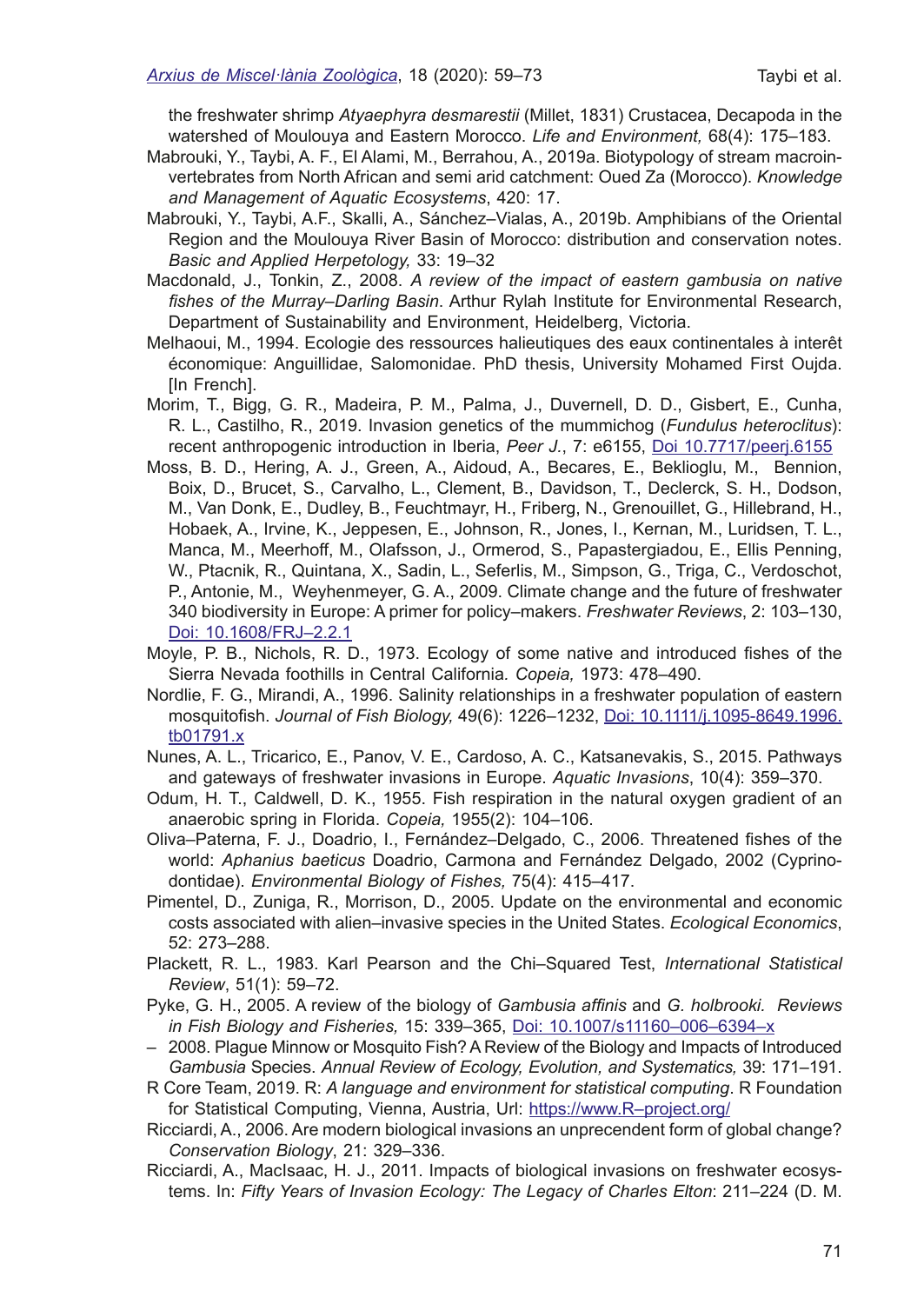Richardson. Ed.). Wiley–Blackwell, Oxford, UK.

- Rice, W. R., Sax, D., 2005. Testing fundamental evolutionary questions at large spatial and demographic scales: Species invasions as an underappreciated tool. In: Species invasions: insights into ecology, evolution and biogeography: 291-308 (D. F. Sax, J. J. Stachowicz, S. D. Gaines, Eds.). Sinauer Associates, Sunderland, UK.
- Rincón, P. A., Correas, A. M., Morcillo, F., Risueño, P., Lobón‐Cerviá, J., 2002. Interaction between the introduced eastern mosquitofsh and two autochthonous Spanish toothcarps. *Journal of Fish Biology,* 61: 1560–1585, [Doi:10.1006/jfbi.2002.2175](https://onlinelibrary.wiley.com/doi/abs/10.1111/j.1095-8649.2002.tb02498.x)
- Rowe, D. K., Moore, A., Giorgetti, A., Maclean, C., Grace, P., Wadhwa, S., Cooke, J., 2008. *Review of the impacts of gambusia, redfn perch, tench, roach, yellowfn goby and streaked goby in Australia*. Draft report prepared for the Australian Government Department of the Environment, Water, Heritage and the Arts, Canberra.
- Sala, O. E., Chapin, F. S., Armesto, J. J., Berlow, E., Bloomfeld, J., Dirzo, R., Huber– Sanwald, E., Huenneke, L. F., Jackson, R. B., Kinzig, A., Leemans, R., Lodge, D. M., Mooney, H. A., Oesterheld, M., Poff, N. L., Sykes, M. T., Walker, B. H., Walker, M., Wall, D. H., 2000. Global biodiversity scenarios for the year 2100. *Science,* 287: 1770–1774.
- Shute, P. W., 1980. *Menidia extensa*. In: *An atlas of North American Freshwater Fishes*: 559 (G. Lee, J. Hocutt, S. McAllister, Eds.). North Carolina Mus. Nat. Hist, Raleigh, NC.
- Srean, P., 2015. Understanding the Ecological Success of Two Worldwide Fish Invaders (*Gambusia holbrooki* and *Gambusia affnis*). PhD thesis, Girona University.
- Stearns, S., Sage, R. D., 1980. Maladaptation in a marginal population of the mosquito fsh. *Evolution*, 34: 65–75.
- Strauss, S. Y., Lau, J. A., Carroll, S. P., 2006. Evolutionary responses of natives to introduced species: what do introductions tell us about natural communities? *Ecology Letters,*  9: 357–374.
- Strayer, D. L., 2010. Alien species in fresh waters: ecological effects, interactions with other stressors, and prospects for the future. *Freshwater Biology*, 55: 152–174.
- Taybi, A. F., 2016. Hydrobiological study of the Moulouya: Structure of the biodiversity and longitudinal zonation of benthic invertebrates. PhD thesis, University Mohamed First, Oujda. [In French].
- Taybi, A. F., Mabrouki, Y., Berrahou, A., Chaabane, K., 2016. Évolution spatiotemporelle des paramètres physico–chimiques de la Moulouya. *Journal of Materials and Environ mental Science,* 7(1): 272–284.
- Taybi, A. F, Mabrouki, Y., Chavanon, G., Millán, A., 2020a. The alien boatman *Trichocorixa verticalis verticalis*. Hemiptera: Corixidae. strongly increases its presence in Morocco. *Limnetica,* 39(1): 49–59, [Doi: 10.23818/limn.39.04](http://www.limnetica.net/es/alien-boatman-trichocorixa-verticalis-verticalis-hemiptera-corixidae-expanding-morocco)
- Taybi, A. F., Mabrouki, Y., Legssyer, B., Berrahou, A., 2020b. Spatio–temporal typology of the physico–chemical parameters of a large North African River: the Moulouya and its main tributaries (Morocco). *African Journal of Aquatic Sciences.*
- Valdesalici, S., Langeneck, J., Barbieri, M., Castelli, A., Maltagliati, F., 2015. Distribution of natural populations of the killifsh *Aphanius fasciatus* (Valenciennes, 1821). Teleostei: Cyprinodontidae. in Italy: past and current status, and future trends, *Italian Journal of Zoology*, 82: 212–223, [Doi: 10.1080/11250003.2014.1003418](https://www.tandfonline.com/doi/full/10.1080/11250003.2014.1003418)
- Vitousek, P. M., D'Antonio, C. M., Loope, L., Rejmanek, M., Westbrooks, R. G., 1997. Introduced species: a signifcant component of human–caused global environmental change. *New Zealand Journal of Ecology*, 21: 1–16.